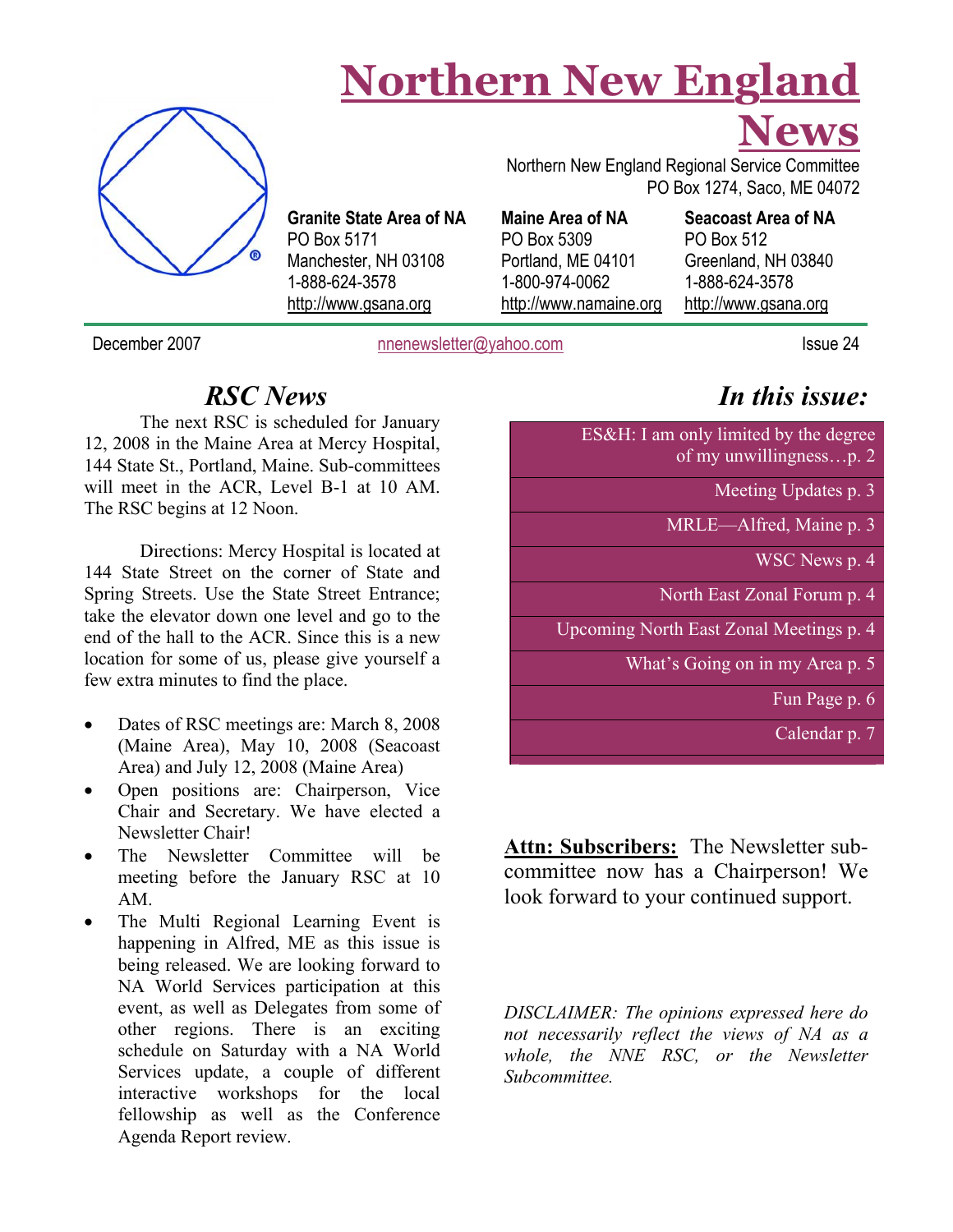## *It's a good idea to look in the rear-view mirror once in awhile; just don't stare…*

I know of one thing that can plague me the most in my recovery: my past. From when I had 2 months, or one year, or until I sat down with my sponsor and worked my  $5<sup>th</sup>$  Step, or as I pray to the God of my understanding to remove a character defect, or make an amends, and even to this day, my past can negatively impact my life. I can think about the things I did in my dayto-day active addiction, mentally revisit a few particularly bad experiences, remember that last fix, pill and/or drink, any of which can end up in an emotional whirlwind of self-hatred, and loathing towards life in general.

 The longer I stare in the rear-view mirror of my past, the more disgusted I become with the person I created, and how I can react to the world around me. And the longer I stare, the greater my chances are of returning to my old thought patterns and coping mechanisms, whether or not the thoughts of using even comes into my mind. And if I keep staring—which I discovered through many bitter tears—the greater my chance of relapse.

 The thing is, I still need to have that occasional reminder of my past, usually through newcomers at meetings, so that I don't return to that person today. I still need to see that look of desperation in their eyes, see their shaking hands, and hear their quavering voice, if they even share at all. But I don't have to stare at the rear-view mirror of my life through them any longer; I can look forward through the windshield of my life as it is today.

 I have Steps to walk, spiritual principles to apply, prayer and meditation, and a life I need to share with others in and outside of recovery each day. Through these things I can replace the life of my past with a new life today. And that newcomer who I need to see is also the person I need to talk with. I need to let them know the hope I have in my life today because I

surrendered to win. I need to let them know that I can trust again and have faith in the NA program. I need to let them see for themselves how the Steps work in my life. And most importantly, I need to let them know how a Higher Power works in my life, so long as I let Him.

Now, today I can let the God of my understanding work through me—in whatever way He wants, and through whomever He chooses - and let the results up to Him. I can remember the past, but I no longer have to live in that life. I can follow the suggestions of the NA program and Fellowship, and live today.

 Am I willing to quit staring in the rearview mirror and live my life today?

> *Grateful Recovering Addict, Central Pennsylvania*

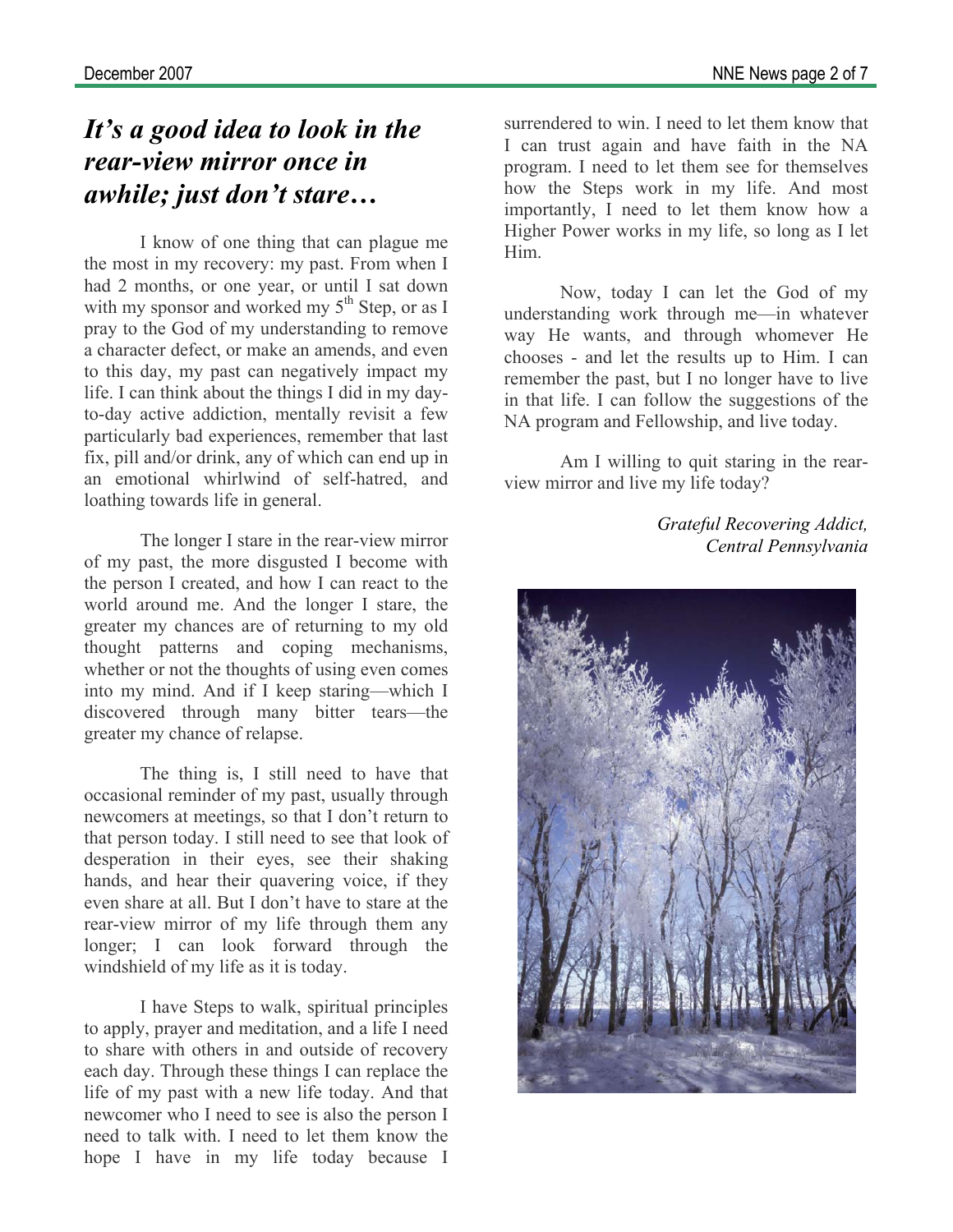## *Meeting Updates*

#### NEW MEETING:

Manchester, NH—Tuesday, *Sisters Back to Basics Group,* New Horizons, 199 Manchester Street, 7:00 PM, format varies.

Bow, NH—Friday, *Never Alone Group,* Bow Methodist Church, 505 South St. 7:30 PM, rear entrance.

Nashua, NH—Tuesday, *All or Nothing Women's Group,* Unitarian Church, 58 Lowell Road. (Corner of Canal) 7:15 PM.

#### TIME/FORMAT CHANGE:

Farmington, ME—Thursday, *Step Awareness*  now meets from  $7 - 8:00$  PM.

Bangor, ME—Sunday, *Grateful We're Not Dead* is now a Step/Tradition Meeting.

#### LOCATION CHANGE & NEW TIME

Conway, NH—Wednesday, *One Promise,*  Conway Methodist Church, 121 Main St. 7 PM.

Manchester, NH—Thursday, *Straight Ahead Group,* YMCA, 30 Mechanic St. 7:30 - 9 PM.

Kittery, Maine—Monday, *Freedom Group*, Kittery Lions Club, 117 State Road, 7:30 PM.

#### CLOSED MEETINGS:

Saco, ME, *Steps to Freedom*  Norway, ME, *Clean and Crazy*, Sunday, Tuesday & Saturday

### *MRLE X*

#### *November 30th – December 1 & 2*

As you know, the Multi Regional Learning Event (MRLE) is coming right up. It is being held at the Notre Dame Spiritual Center in Alfred Maine.

 NA World Services is sending a World Board member and the Fellowship Services Team Leader from the WSO to facilitate the day on Saturday. The schedule has been mostly set, and in addition to the Conference Agenda Report review (CAR), there is also scheduled a NA World Services update, and interactive

sessions on Building Strong Homegroups and Leadership.

 These interactive sessions are scheduled with the hope that the local fellowship will show up and participate. This is a very good opportunity to talk to the NAWS Travelers directly and ask a lot of questions, whether it be about the 6th Edition, Service IPs or the growth of NA in other parts of the world. Even if you have attended a Building Strong Homegroups workshop in the past, this one will be fantastic, with the mix of local NA members and also the Delegates from other regions as well. So even though the date is drawing near, please announce at your local meetings about these additional interactive sessions. There are also recovery speaker meetings scheduled for Friday and Saturday nights and also on Sunday morning. Hope to see you all in Alfred!

#### **Directions:**

*From the South—*Take the Maine Turnpike I-95 North to Exit 19 (Wells-Sanford), Turn Right on Route 109West

Travel approximately 13 miles to second traffic light. (Junction 202 and 4), Turn right on 202 East. Pass through Alfred Village Square and continue about one mile.



On right look for "Brothers of Christian Instruction" sign (Notre Dame Spiritual Center) Turn right and drive to the top of Shaker Hill Road.

*From the North—*Take the Maine Turnpike I-95 South to Exit 32 (Biddeford), Bear Right on Route 111West. Continue 10 miles on Route 111 to Alfred Village. Turn right on 202 East. Pass through Alfred Village Square and continue about one mile. On right look for "Brothers of Christian Instruction" sign. (Notre Dame Spiritual Center) Turn right and drive to the top of Shaker Hill Road.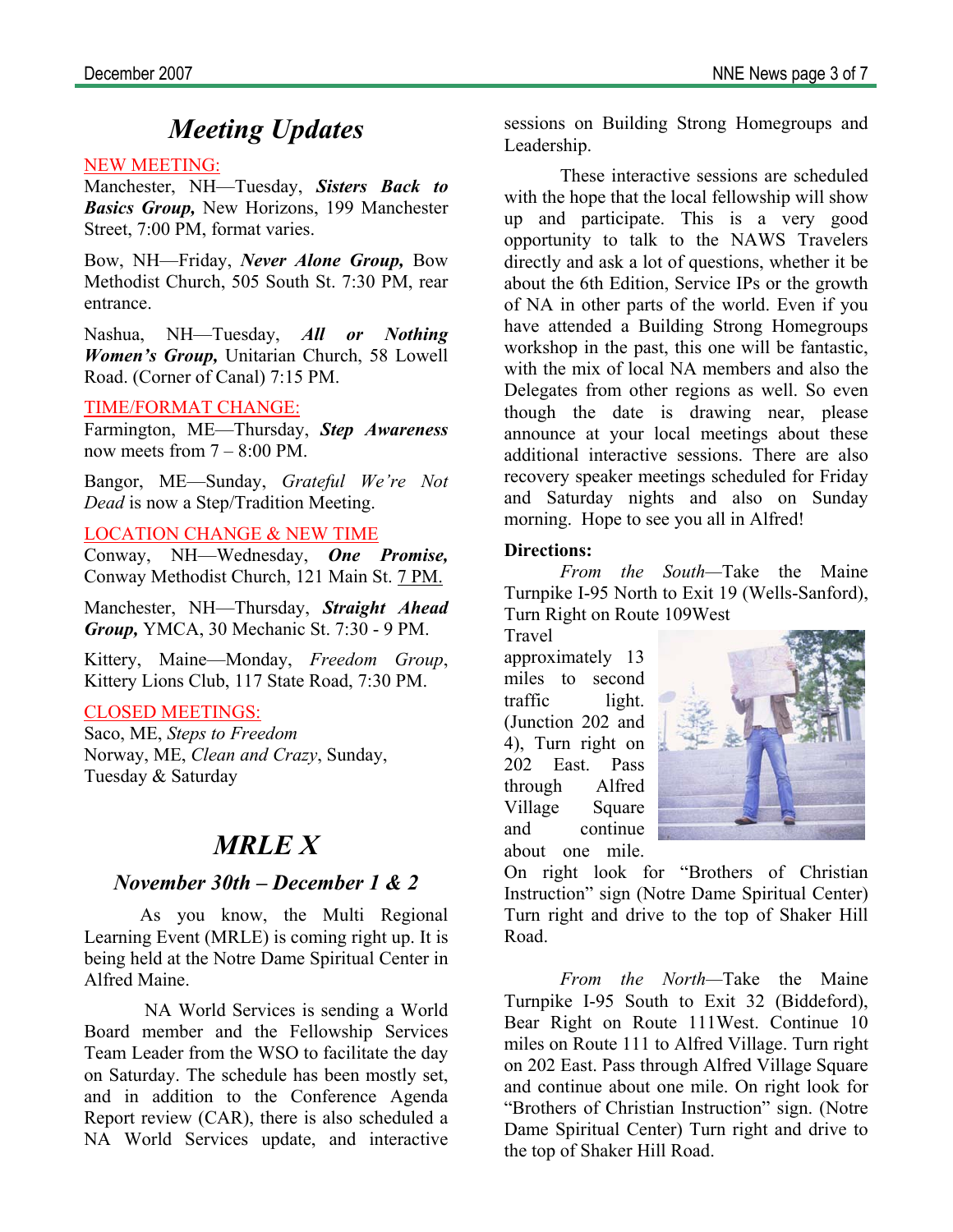#### *Carry The Message!*

"We can only keep what we have by giving it away." This is *your* space to share your experience, strength and hope. We have an open topic forum and a forum emphasizing service work. Poetry, Art, and articles regarding NA History (personal or archival snippets) are welcome. There are many ways to share experience, strength and hope.

#### Send contributions to

nnenewsletter@yahoo.com. *Please limit your sharing to half a page, single-spaced.* Thanks in advance for your participation.

 $\rightarrow$  February Issue Deadline: Jan. 15<sup>th</sup> $\leftarrow$ 

## *NA World Services News*

9 **Literature Prices Increasing –** Effective



July 8,  $2008$ .<br>Assuming the  $6^{\text{th}}$  $Assuming$  the Edition Basic Text is approved, the cost will be \$11.00. Keytags will be \$.45 each. medallions will be

\$2.75 each, booklets, wallet cards, posters, etc will also be increasing in price.

- 9 **2008 Conference Agenda Report** is now available! Because of the large size of the CAR each copy is \$11.00 and be ordered online at a state of  $\alpha$  at  $\alpha$ http://www.na.org/online\_literature\_sales\_en trance.htm or by mail or fax. The CAR is also available for free download at http://www.na.org/conference/index.htm Please check out his page for updates as the WSC gets closer.
- $\checkmark$  WSC 2008 Summary Sheet Here is a link to the discussion questions and the World Board and Regional Motions included in the CAR

http://www.na.org/conference/CAR\_2008\_D iscussion Questions & Motions Sheet.pdf

- 9 **Medallion Survey** In response to the requests NAWS has received concerning the medallion design, they are conducting a web survey to gather fellowship preference. The medallion design choices are between Arabic or Roman numerals and bronze or silvernickel finishes. The web survey page is here http://naws.org/surveys/index.php?sid=3
- 9 **Membership Survey** is here http://naws.org/surveys/index.php?sid=1 Completed Surveys will be accepted until December 31, 2007

## *World Services Calendar And Deadlines*

26 December 2007 - Translated 2008 *Conference Agenda Reports* are available

25 January 2008 - 2008 Conference Approval Track material is available

25–27 January 2008 - Worldwide Workshop— Sydney, Australia

 $27$  April – 3 May 2008 - 2008 World Service Conference

## *Upcoming NEZF Meetings*

January 25, 26, 27 2008 Western NY Region

Garden Palace Hotel, 6615 Transit Road in Williamsville, New York, near Buffalo. Rooms are \$89 plus tax for a total of \$101.24. There is also an option for dinner included with the room for an additional cost.

June 20, 21, 22 2008 ABCD Region

(Most likely) Comfort Inn, Albany, NY **January 23, 24, 25 2009** Connecticut Region (Most likely)

In the next issue, there will be the highlights of the Zonal hosted by Western New York, including updates on the NEZF website, as well as the proposed Zone Wide Workshop.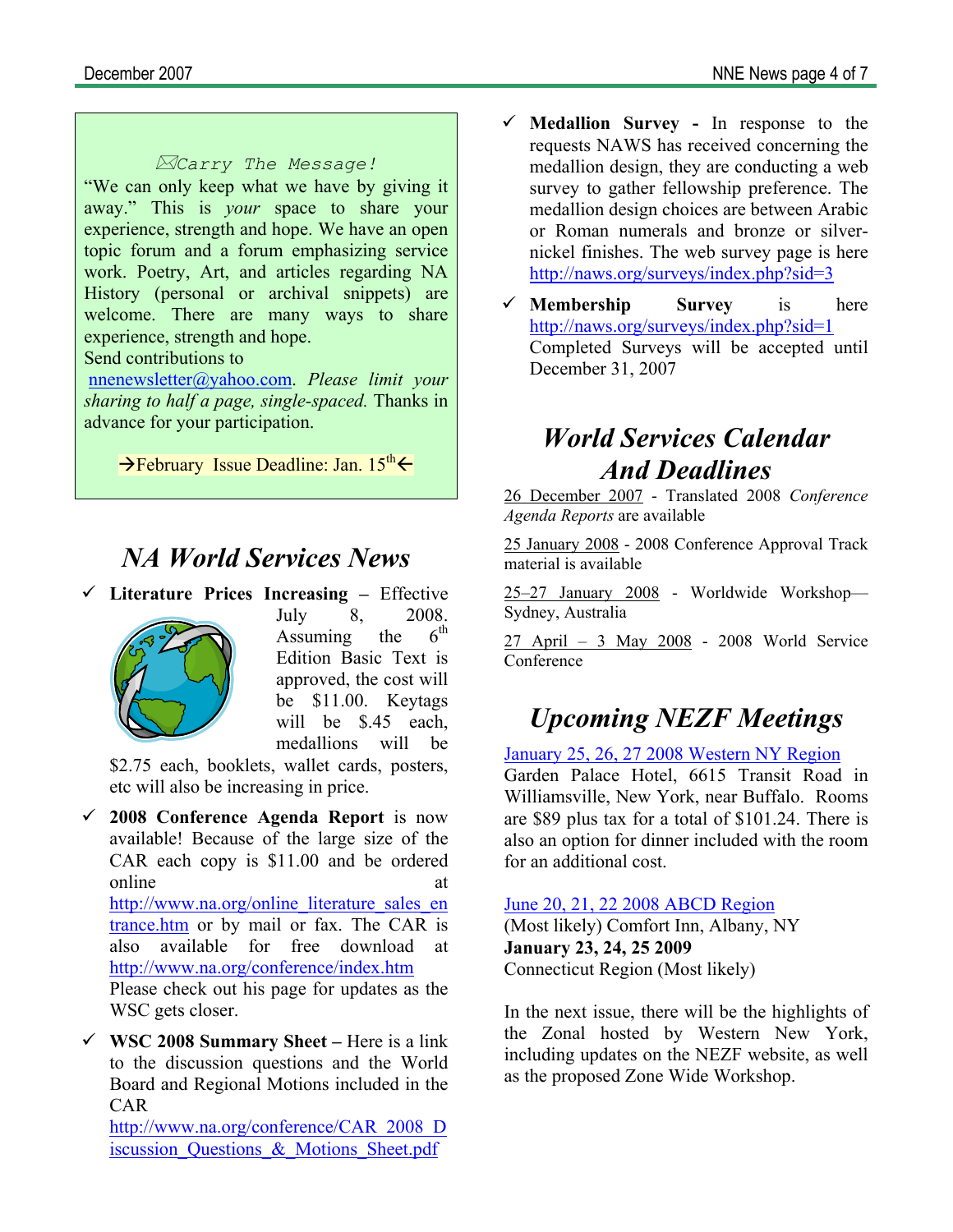## *What's Going on in Your Area Granite State Area*

Hello NNER:

Currently at the GSA we have many open positions: Area Vice-Chairperson, Activities Chairperson, Literature Chairperson, Outreach Chairperson, and three Board of Directors positions (voting members). Also, our active subcommittees can always use support. H&I have open commitments, the PI vice-chair position is open and PI is always looking for people to carry our helpline pagers. Our Convention and Camp-out subcommittees also have open positions. Those involved, however, have been hard working and dedicated to their recovery and practicing our primary purpose.

 We have a few Ad-hocs going, one to update our guidelines, which is in its final stages. We also have one to host a New Years Eve event, as our Activities Subcommittee is not active at this time, and another Ad-hoc to investigate our regional affiliation.

 The New Years Eve Event Ad-hoc is meeting on Saturday, November 17th at the GSA Convention Fundraiser, 'Thanks for being There' in Nashua (see website for details).

 We are always discussing ways to improve fund flow and spend our 7th tradition as best that would carry out our primary purpose.

*In Loving Service,* 

*Granite State Area Chairperson* 

#### *Maine Area*

Hello Everyone,

I am a new chairperson for Maine Area Service Committee. I plan to conduct business efficiently and reserve my opinion on issues, as best I can. My hope is that we can see Narcotics Anonymous as whole in Maine and do our best to be inclusive of all our NA groups across the state. Those of us who live close to our ASC are more fortunate with less travel time and expense than the members traveling great

distances to be a part of the process. No matter what home group you represent, at Area we can help one another to learn about our service boards and committees, and in turn send a welcoming message to Maine NA members no matter how remote their location. Area Service Committee is a forum for problem solving, discussing issues, carrying a message behind the walls, reaching out to newcomers, informing the public and remaining accessible to anyone with a computer or a telephone. Our convention and recreation committees provide balance for healing and growth as well as having fun as a fellowship.

Group Service Representatives will have the responsibility of attending home group business meetings and bringing to Area group issues and opinion. They will have the opportunity to make policy, elect trusted servants, and make hard decisions about spending money responsibly and other important business discussions. GSR's in attendance are here to conduct business, so be prepared to act on the trust of your home group and vote accordingly. There will be occasions when a vote on an issue will need to go back to the groups for discussion and direction with the expectation a group conscience will be arrived at and brought back to next month's ASC for disposition. Please be prepared to conduct business. You have been designated the authority to do so when given the position as GSR.

We held elections in October 2007 and most of our positions are now filled. I am fortunate to work along side of many talented and experienced individuals sharing what they can with all the recovering addicts in the state of Maine. This is the start of our new business year. Let us make it the best we can. Our next service committee meetings will be Dec 8, Jan 26, and Feb23.

> *In Loving Service, Maine Area Chairperson*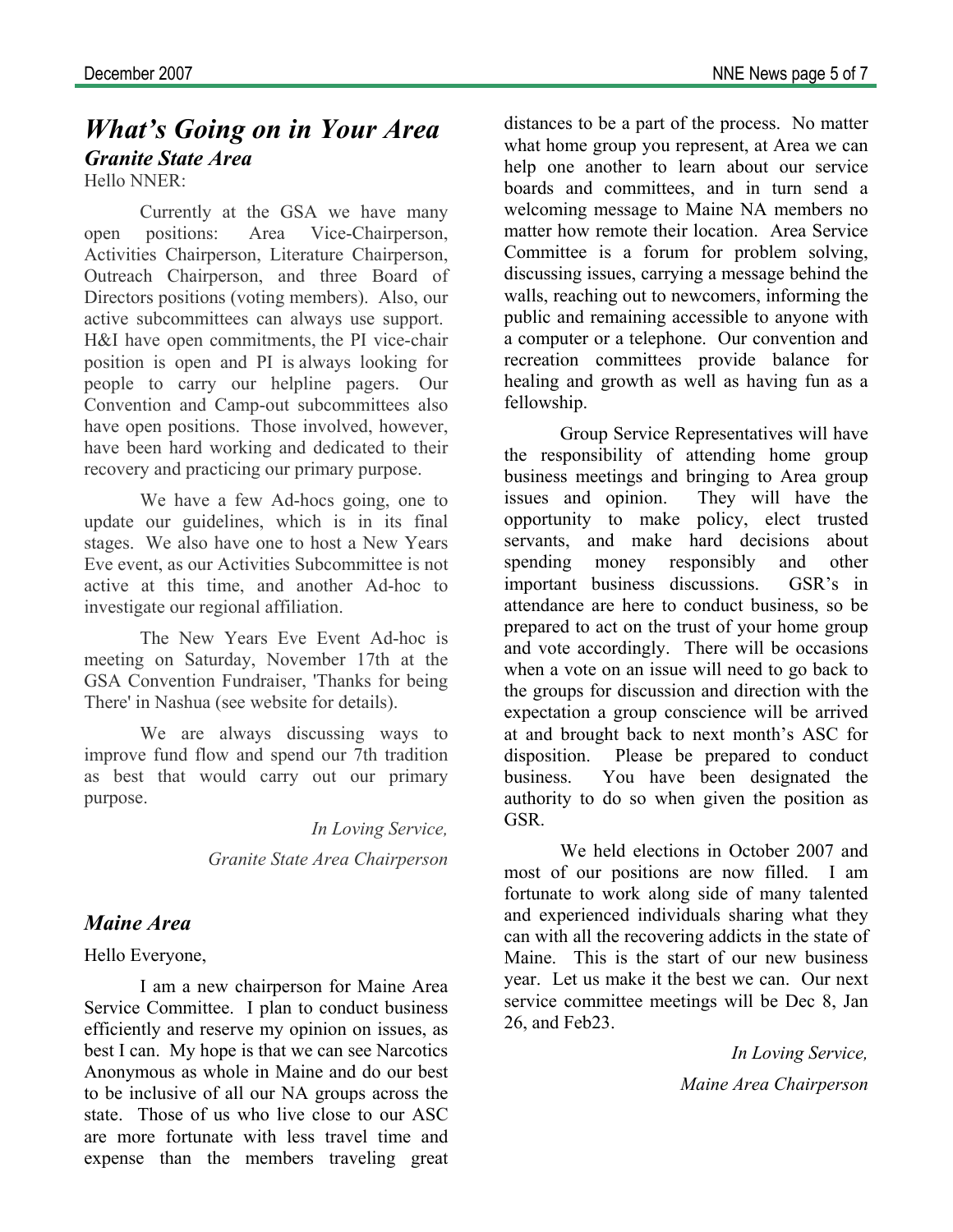# **Our Traditions**

*The guidelines that keep our Fellowship alive and free.* 



Words can be found across, up or down, or diagonally.



S M I R A C L E U I R I S P E O EEXAMPLETSUPPORT SSI UEI NRRRESPECT E S A T P MU O L O E S S V O O L A N O I S S E F O R P N O N E P GONT L ML E U OOI L S R E N O I T A C I NUMMOCA L C V Y M G O U N S N S D P O I н NIMOSEOI **OLERNUES** UOMBI G I A S U T M S N N RTTS MLTUIPRPIUCY P E Y O E A T R P O E E R R E T EPVXI YNCSTI TPVSI T C R U R S R E P U T A T I O N HSREDAELTVAU T I PI SEPI **HSWOLLEFLAOT** R S I N Y R E V O C E R P L E G

ANONYMITY AUTONOMOUS COMMON **COMMUNICATION CONSCIENCE CONTROVERSY DESIRE** EGO EXAMPLE **FELLOWSHIP** 

GIVE LEADERSHIP LOVE MESSAGE MIRACLE NONPROFESSIONAL **PERSONALITIES** PRINCIPLES PURPOSE **RECOVERY** 

**REPUTATION** RESPECT RESPONSIBLE **SHARE SPIRITUAL SPIRITUAL** SUPPORT **SURVIVAL TRUST** UNITY